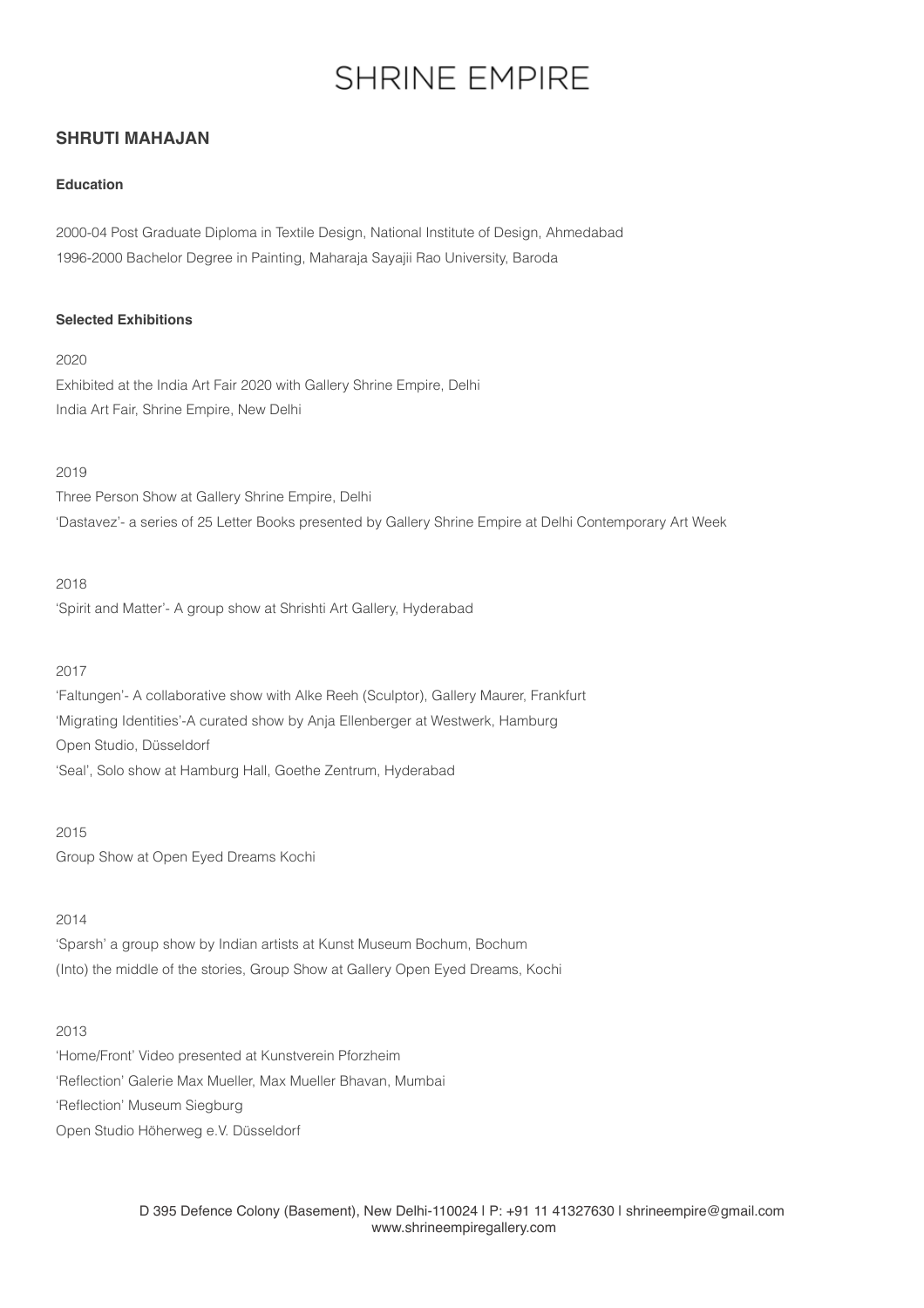# **SHRINE EMPIRE**

## 2012

Two person show at Kunstverein Xanten, Xanten 'Dispatch' Städtische Galerie Alte Post, Neuss 'Home/Front' Video presented at Galerie Max Mueller, Mumbai, with artist initiative nüans in an exhibition titled 'OAR or ORE'

## 2011

'Drawings' a group show at Sugra Manzil, Colaba, An offsite project of Chemould Prescott Road, Mumbai

#### 2010

'Open studio'-Kӧlnischer Kunstverein, Kӧln 'Reverie'- a group show at Chemould Prescott Road, Mumbai Nets and other works- A collaboration show with Alke Reeh (Düsseldorf), Field Institut Hombroich, Neuss 'Roots- Young Indian Art', curated by Sandra Khare (Mumbai), Gallery White Square, Berlin

## 2009

L- machines, a group show curated by Kavitha Balkrishnan, Gallery Open Eyed Dreams Cochin, Kerala Studio Practices, a group show at Gallery Chemould Prescott Road, Mumbai 1×1 India, a group show curated by Anupa Mehta and Sapna Kar, Mumbai

2007 Group show at British Council, New Delhi

2002

Group show at Faculty of Fine Arts, Baroda

1999 'Still Life' curated by Jaydev Thakur at Gallery Son' et Lumiere, Mumbai

## **Grants and Residencies**

## 2019

Artist in Residence, Kunsthistorisches Institut in Florenz (KHI), Max-Planck-Institut, Florenz, Italy

#### 2017

Artist in Residence, Künstlerhaus FRISE, India Week, Hamburg

## 2012

Artist in Residence, Höherweg 271e.V Düsseldorf, Germany

D 395 Defence Colony (Basement), New Delhi-110024 | P: +91 11 41327630 | shrineempire@gmail.com  [www.shrineempiregallery.com](http://www.shrineempiregallery.com)